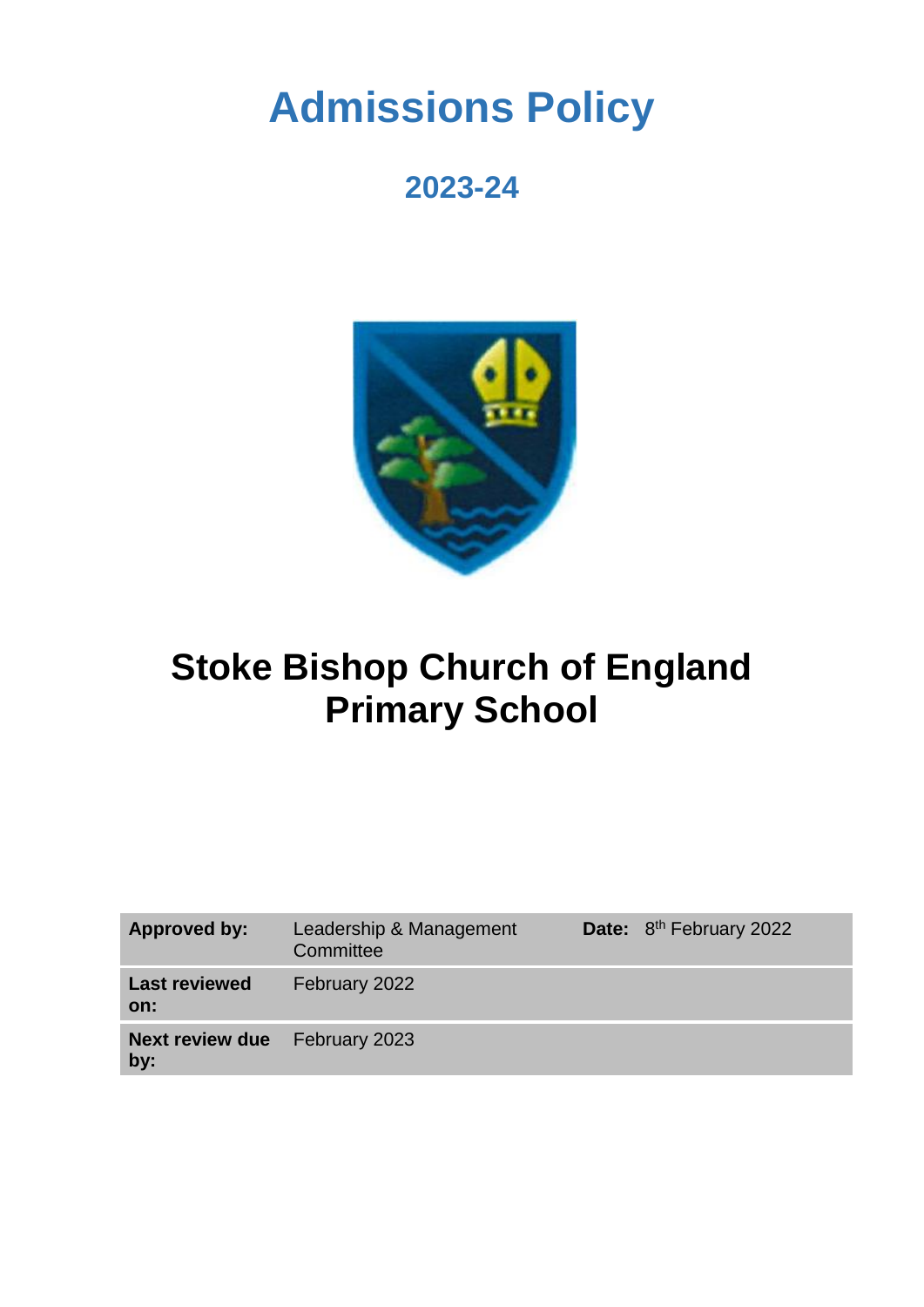#### **Introduction**

Stoke Bishop Church of England Primary School follows the school's Admissions Policy and arrangements comply with the School Admissions Code of Practice and the Bristol City Council Coordinated Admissions Schemes. The school has a Published Admission Number (PAN) of 60 pupils for entry to Reception classes. Applications to attend Stoke Bishop Church of England Primary are welcomed from all families.

## **Reception Intake**

The Local Authority (Bristol City Council) is responsible for administering the allocation of places for Reception children. They can be contacted via:

Bristol School Admissions, Bristol City Council, PO Box 3176, Bristol BS3 9FS Tel 0117 9037694 [school.admissions@bristol.gov.uk](mailto:school.admissions@bristol.gov.uk)

## **Applications at Other Times of the Year (In-Year Applications)**

Children wishing to apply for a place after the normal admissions round will need to make an application direct to the school. Application forms are available from the school office or can be downloaded from the school website; Admissions - [Stoke Bishop Church of England](https://www.stokebishop.bristol.sch.uk/school-office/admissions/)  [Primary School](https://www.stokebishop.bristol.sch.uk/school-office/admissions/) The completed form should be returned to Stoke Bishop Church of England Primary School. The school will consider the application in line with our published admissions policy and will notify the outcome on an in-year application within 10 working days. Where the school is oversubscribed, the school will inform parents of the right to appeal and the appeal process.

## **Special Educational Needs**

Children with Statements of Special Educational Needs follow the transfer arrangements set out in the Code of Practice and associated regulations and are not subject to the general admission arrangements. Other children without a Statement of SEN/Education, Health and Care Plan will be subject to the general admission arrangements.

## **Over-Subscription Criteria for Stoke Bishop Church of England Primary**

Initial allocations will involve only those applications received by the published closing date and accepted as 'on time'. Priority is not given to first preferences. We aim to meet the highest preference possible for every applicant by applying the following oversubscription criteria equally to all applications for the school:

#### **1. Children in Care or Children who were previously in Care**

i To a Local Authority in England and immediately after being in care who became subject to an adoption, child arrangement order, or special guardianship order. ii. Those children who appear (to the admission authority) to have been in state care outside of England and ceased to be in state care as a result of being adopted. Children in care are children who are in the care of a local authority or provided with accommodation by a local authority in the exercise of their social services function in accordance with section 22(1) of the Children Act 1989.

iii. Children who were previously in care are children who were in care but ceased to be so because they were adopted (or became subject to a child arrangement's order or special guardianship order).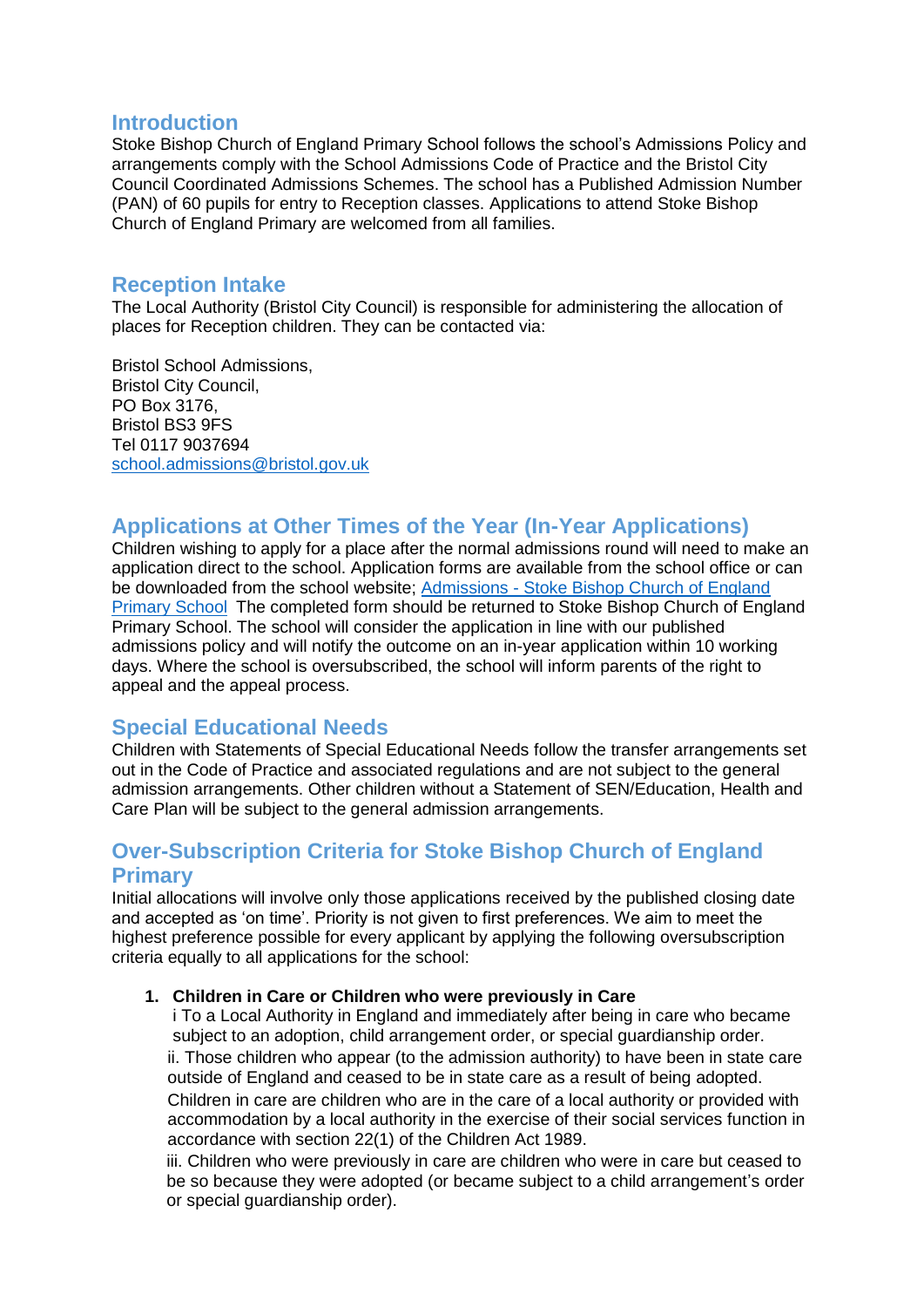#### **2. Siblings**

Where there are siblings in attendance and who will still be on roll in the year of entry. Sibling refers to children who live permanently in the same household who are:

- brother or sister,
- half brother or sister,
- step brother or sister,
- foster or adopted brother or sister,
- child of the parent/carer's partner,

Where the child for whom the place is sought is living in the same family unit at the same address as that sibling.

#### **3. Geography**

- i.Children living closest to the school as measured in a direct line from the home address to the school.
- ii.Where a child regularly lives at more than one address, the school will have to reach a conclusion about which should be counted as the main address when allocating places, taking relevant evidence into account. Normally, this will be the address where the child is registered with a medical GP. Where parents or carers are living separately and do not agree on the child's home address, they are urged to reach an agreement. If this does not happen, evidence may be required by providing courts documents or other legally binding documentation such as sworn affidavit confirming where the child resides for the majority of the school week. Where satisfactory evidence cannot be provided the school will determine the address to be used for allocating a school place.
- iii.Home to school distances will be measured in a direct line from a point on the home address as held by the Local Authority, defined in the Local Land and Property Gazetteer, to a defined point within the main school building using the Local Authority's computerised mapping system.

#### **4. Tie-breaks**

- i.Where there are more applications than there are places remaining within a particular category, siblings will be given priority. After this, direct line distance from home to school will be used as a tie-break.
- ii.Where two or more children live in a flat or other multi-home dwelling and it is not possible to determine which applicant lives closest to the preferred school as measured in a direct line from the building to the school; the available place(s) will be allocated by drawing lots.

#### **Waiting Lists**

When a place at Stoke Bishop Church of England Primary cannot be offered, parents/carers can request that their child's name is placed on a waiting list. The child's name will be retained on the waiting list until the end of the academic year. If a place becomes available at the school, the place will be offered in accordance with the published oversubscription criteria and not the length of time a child's name has been on a waiting list. Names will be removed from the list on request, or if the offer of a place is not accepted within 10 days of the date of the offer. Positions on waiting lists may change due to new applications received. Placing a child's name on a waiting list does not affect the parents' right of appeal against an unsuccessful application.

## **What happens if a parent/carer doesn't want their child to start school in September but later in the school year**

## **Deferred admission**

If a parent/carer wishes to defer entry, they must still apply for their place by the January submission date to ensure a place at the school is kept open for their child. They cannot defer entry to Reception beyond Term 5 (April after Easter). If the place has not been taken